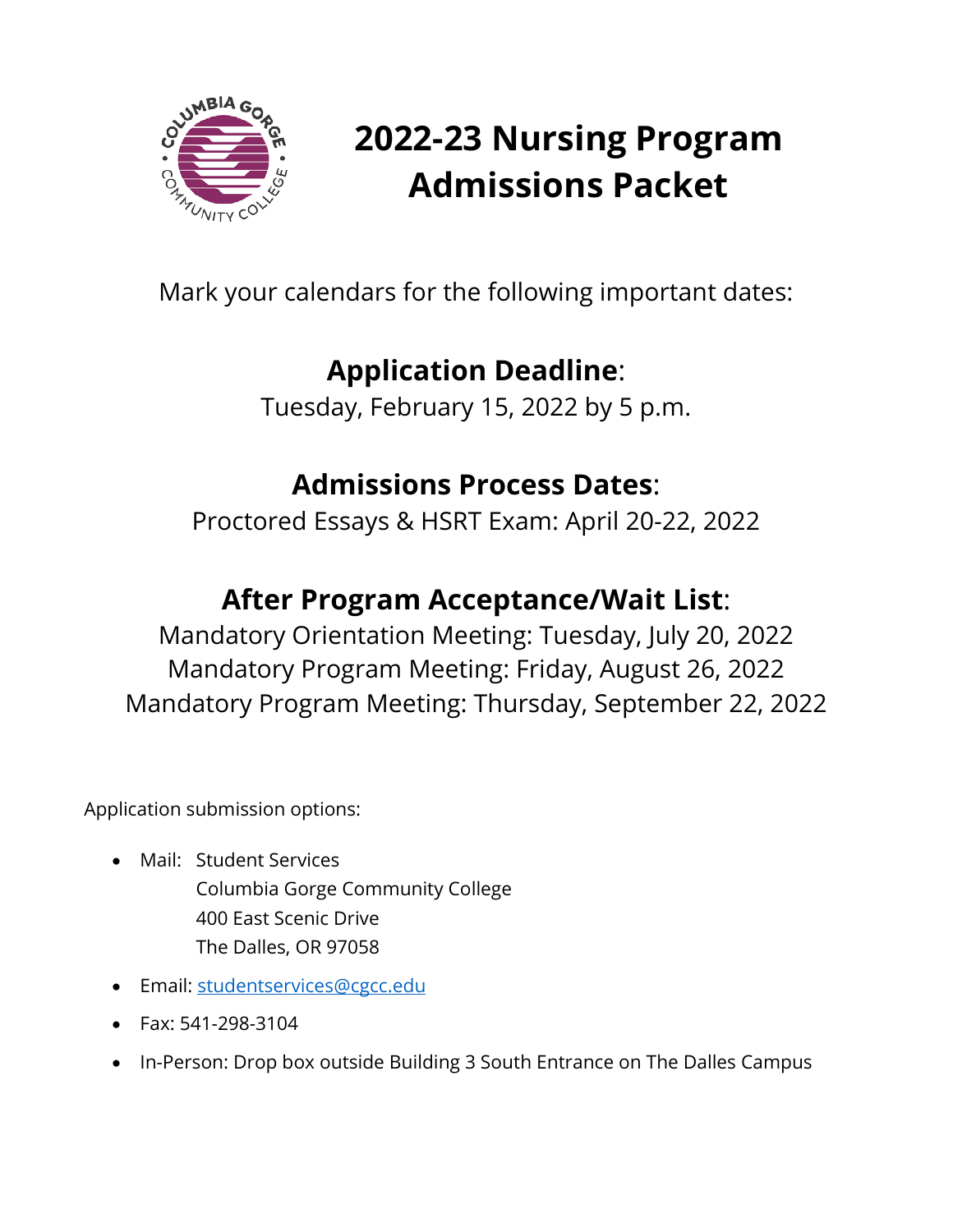### **2022-23 Nursing Admissions Packet**

CGCC's nursing program has joined with other community college programs and all campuses of Oregon Health and Science University (OHSU) in a unified approach to nursing education. This collation of statewide nursing educators and programs is known as the Oregon Consortium for Nursing Education (OCNE). OCNE schools have comparable prerequisites and application processes for students. Acceptance to the program allows for co-admission to CGCC and OHSU nursing programs. The program is designed to provide students the option of completing an Associate's Degree from CGCC and/or a Bachelor's Degree in Nursing from OHSU. As such, the coursework is outlined in a "four-year" framework.

Year One: Prerequisite coursework

**Year Two**: First-year OCNE curriculum – CGCC

**Year Three**: Second-year OCNE curriculum – CGCC (students may earn an AAS Degree and be eligible to take the NCLEX RN Licensure Test)

Year Four (optional): Upper-division nursing coursework through OHSU with upper-division arts, letters and sciences from an accredited university. At the end of this year, students will earn a Bachelor of Science in Nursing Degree.

*Students who have successfully completed NRS 110 and subsequently fail or withdraw from a course later in the program are not eligible for admission to NRS 110, as that course has already been completed. These students must submit a Nursing Program Re-Entry Application.* 

#### **Admissions Requirements**

Applicants to the Nursing Program must meet the following requirements:

- Completion of prerequisite and pre-program coursework. Students must complete 30 credits of the minimum 45-credit pre-program. (Prerequisite courses must be completed with a letter grade of "C" or better and a prerequisite/pre-program course cumulative GPA of 3.00). These credits must be completed prior to the application deadline and must include Intermediate Algebra and Human Anatomy & Physiology I.
- Submission of official, unopened transcripts from other colleges and universities for all courses to be considered in the awarding of points demonstrating a cumulative GPA of 3.00 or greater. Only preprogram and prerequisite coursework will be included in the GPA calculation. An official transcript from CGCC is not required if you indicate CGCC on the application as one of the colleges attended; a transcript for classes taken at CGCC will be produced by Student Services and placed in your application packet. If you are a CGCC student and have taken classes at Portland Community College (PCC) since Fall term 2013, you must request an official transcript from PCC.
- Completion of all required forms, including an online CGCC Admissions Form. A checklist of required documents is provided as part of the application packet.

*Note: It is very important to speak with an advisor in planning for application to the program to ensure all requirements are completed by the application deadline. Schedule an advising appointment by calling Student Services in at 541-506-6011 option 2.*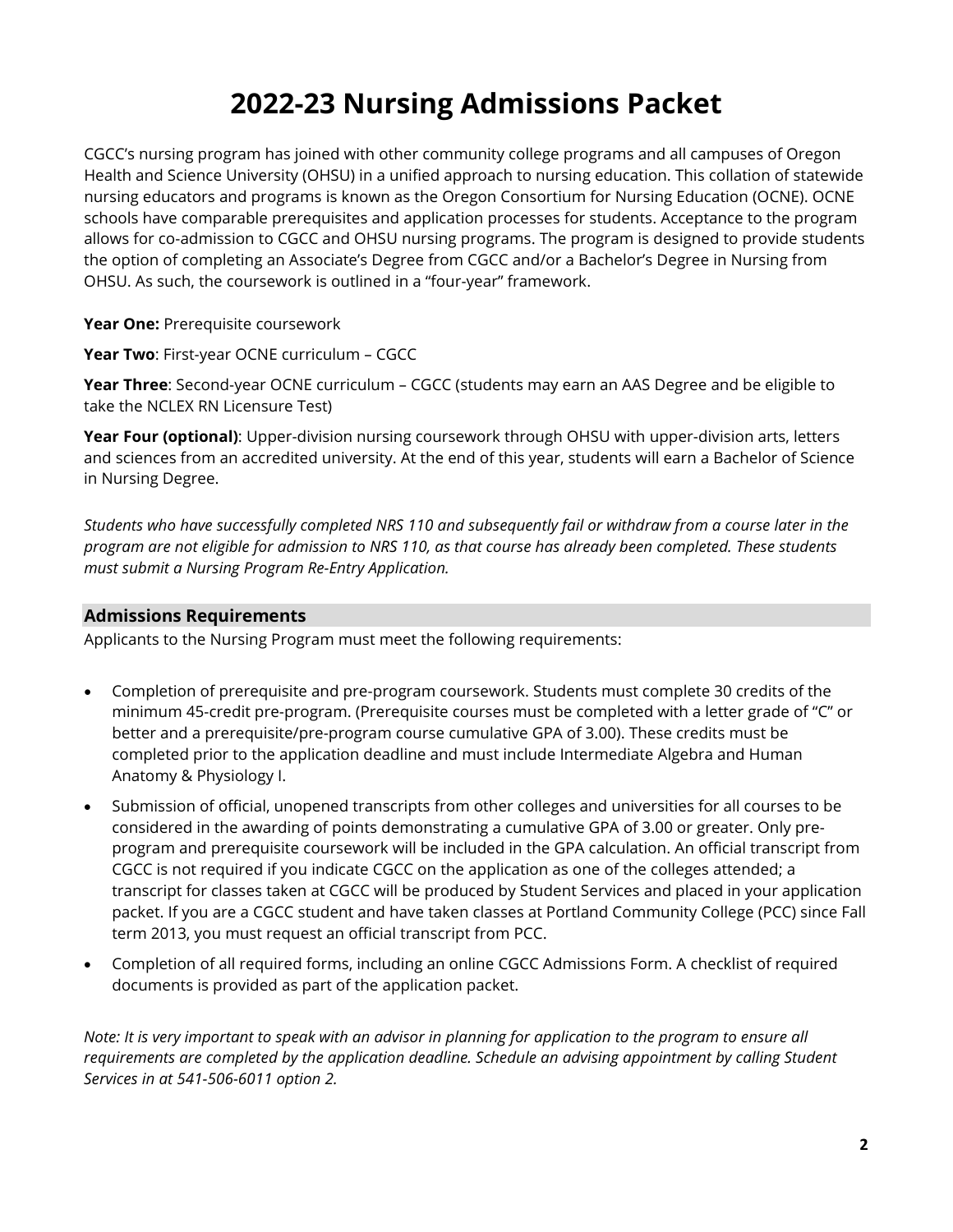#### **Required Prerequisites**

All program prerequisites must be completed with a letter grade of "C" or better to be considered in the application process. The required prerequisites must be completed within the seven years prior to the application deadline and no later than the end of Fall term 2021. For repeated courses, the most recent grade will be used.

- **BI 231: Anatomy and Physiology (4 credits):** Prerequisites for this class are BI 112 or BI 211. BI 231 must be completed with a letter grade of "C" or better within the seven years prior to the application deadline and no later than Fall term 2021. The entire sequence of Anatomy and Physiology is required for the Nursing Program.
- **MTH 95: Intermediate Algebra (4 credits)**: Completion of MTH 95 or a higher-level math course for which MTH 95 is a prerequisite with a letter grade of "C" or better within the seven years prior to the application deadline and no later than Fall term 2021. If the math prerequisite course was taken prior to Winter term 2015, the applicant must place into MTH 111 on a placement test. Placement results must be submitted with the application packet and must not be older than two years (fall term 2019). CGCC accepts ACCUPLACER or ALEKS placement results and course placement recommendations. **MTH 98 and MTH 105 do not meet the prerequisite**.

#### **Pre-program Requirements**

All pre-program requirements must be completed with a letter grade of "C" or better and taken no later than Spring term 2022 At least 30 of the pre-program credits must be completed (including above prerequisites) by application deadline. Points are only calculated for credits completed at the time of the application deadline. BI 232, 233 and 234 must be completed within seven years of application deadline in order to count for points. After that, they must be completed by the end of Spring term of 2022 in order to be considered. The following is a list of required pre-program coursework:

- Anatomy and Physiology Sequence: BI 232, BI 233
- BI 211: Principles of Biology (4-5 credits)
- BI 234: Microbiology (4-5 credits)
- WR 121: English Composition\* (3-4 credits)
- WR 122: English Composition (3-4 credits)
- FN 225: Nutrition (3-4 credits)
- PSY 201A: General Psychology (3-4 credits)
- PSY 215: Human Development Psychology (3-4 credits)
- MTH 95 or higher (MTH 98 and MTH 105 do not count (4 credits)

*\*AP/IB/CLEP or waiver of WR 121 for Bachelor's may be used. This type of credit not calculated in the GPA.*

The following coursework may be completed for points and/or required for the degree but are optional preprogram requirements. **These courses are not applied to prerequisite GPA calculation**.

- WR 227: Technical Writing (3-4 credits) This course is a degree requirement.
- MP 111: Medical Terminology (4 credits) Letter grade of "B" or better.
- Additional general education requirements as needed to complete the 45-credit minimum.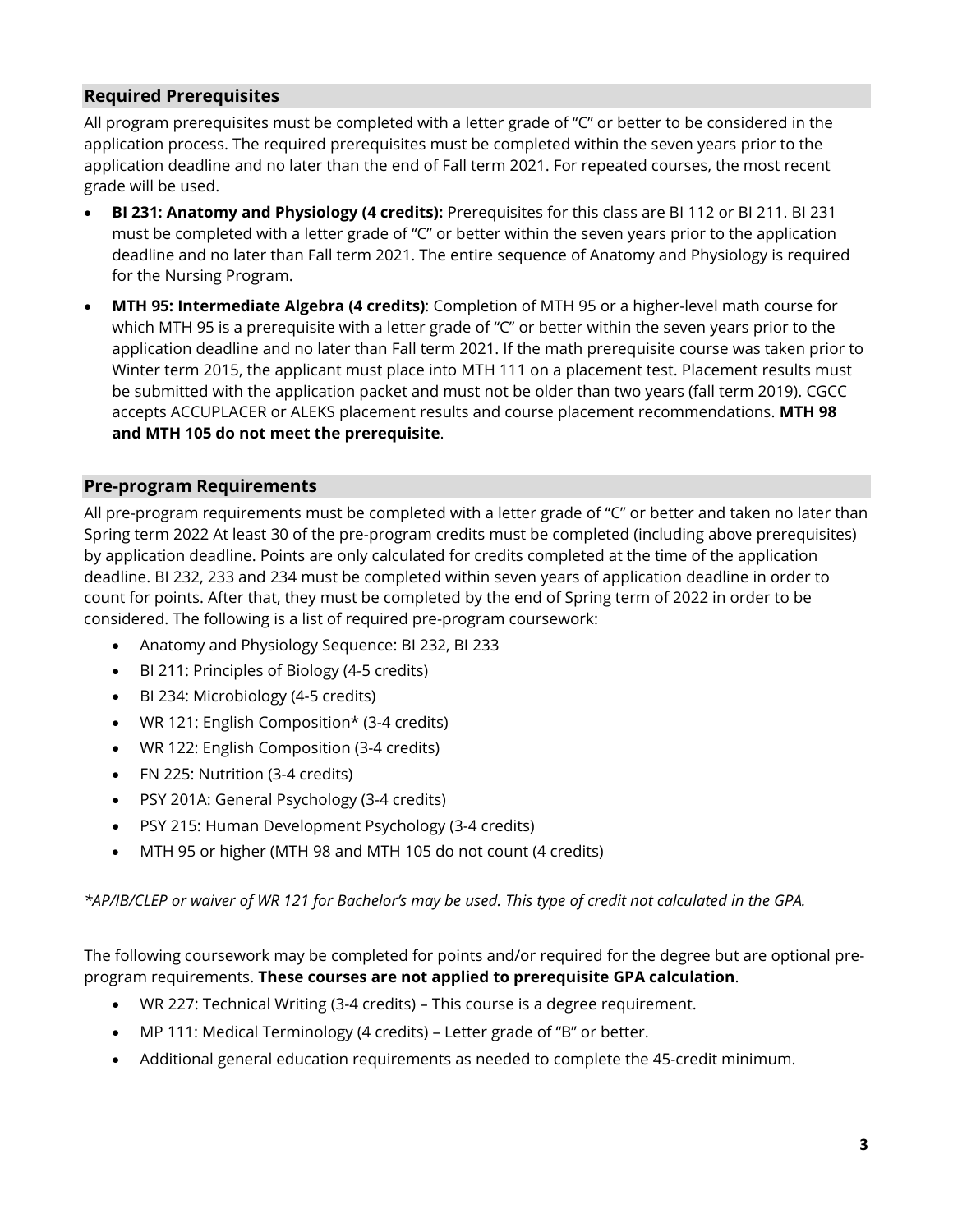#### **Basic Computer Literacy**

The CGCC nursing program does not require a computer science prerequisite. However, success in a nursing program requires that students be computer literate, including at least word processing, use of spreadsheets and web searches. Students with no computer experience should discuss ways to remediate this competency with an advisor prior to entering the nursing program.

#### **Application and Admission Process**

- Applicants will submit a completed application packet, including official transcripts through Fall term 2021, all required forms and a \$50, non-refundable Nursing Application Processing Fee, to the Student Services office by **Tuesday, February 15, 2022 at 5:00 p.m.** Official transcripts with prerequisites and pre-program coursework taken Fall term 2021 must be received by application deadline to count toward the 30-credit requirement. Official transcripts recording Winter and/or Spring term of 2022 grades to meet the 45-credit requirement and prerequisite completion requirement must be received by **Thursday, July 7, 2022.**
- After the application deadline, admissions staff will evaluate each application for completeness and eligibility. Applicants will be evaluated according to the point system on page five. All applicants will be assigned a secure CGCC email account. A letter will be sent to your physical address providing you with directions to access this account for future correspondence.
- The top 70-scoring applicants will be invited to schedule a proctored essay and take an HSRT exam.
- Up to 30 students will be accepted. A maximum of 30 alternates will also be chosen. In case of a tie when scoring is completed, preference will first be given to veterans or spouses of veterans. If there is still a tie, CGCC district residents will receive preference, followed by residents of Klickitat County, then residents of Washington, then prerequisite GPA, and finally lottery.
- Ten points for residency will be awarded to residents of Gilliam, Hood River, Sherman, Wasco, or Wheeler counites in Oregon and Klickitat or Skamania counties in Washington, as well as out-of-district residents who have completed 30 or more credits at CGCC (including prerequisite courses and other supporting coursework). **Note:** Applicants must reside in the above-mentioned counties for **90 days prior** to application as verified by the required Declaration of Residency and supporting documentation.
- Support services for students with disabilities are available at CGCC. Students requesting assistance related to a disability should contact the Student Support Services Coordinator at 541-506-6046 or [sdahl@cgcc.edu](mailto:sdahl@cgcc.edu) for information.

*CGCC reserves the right to modify/change elements of the admission selection process on an annual basis.* 

#### **Upon Acceptance**

Notification of final admissions status will be mailed to each applicant no later than Wednesday, May 18, 2022. Upon notification of admission or waitlist status, students must return their acceptance form by the stated deadline or their position will be given to the next person on the waitlist. Students accepted into the CGCC Nursing Program for Fall term 2022 will be required to pay a \$100 non-refundable program deposit and submit proof of having had, at a minimum, the first Hepatitis B immunization of the series (at any time in the past) by Wednesday, June 15, 2022 to hold their place in the program. This deposit will be applied toward fall term 2022 tuition.

All forms, requirements (including immunizations) and further information will be provided during a mandatory meeting on Wednesday, July 20, 2022 for all accepted students and wait-listed students. There are costs related to required immunizations.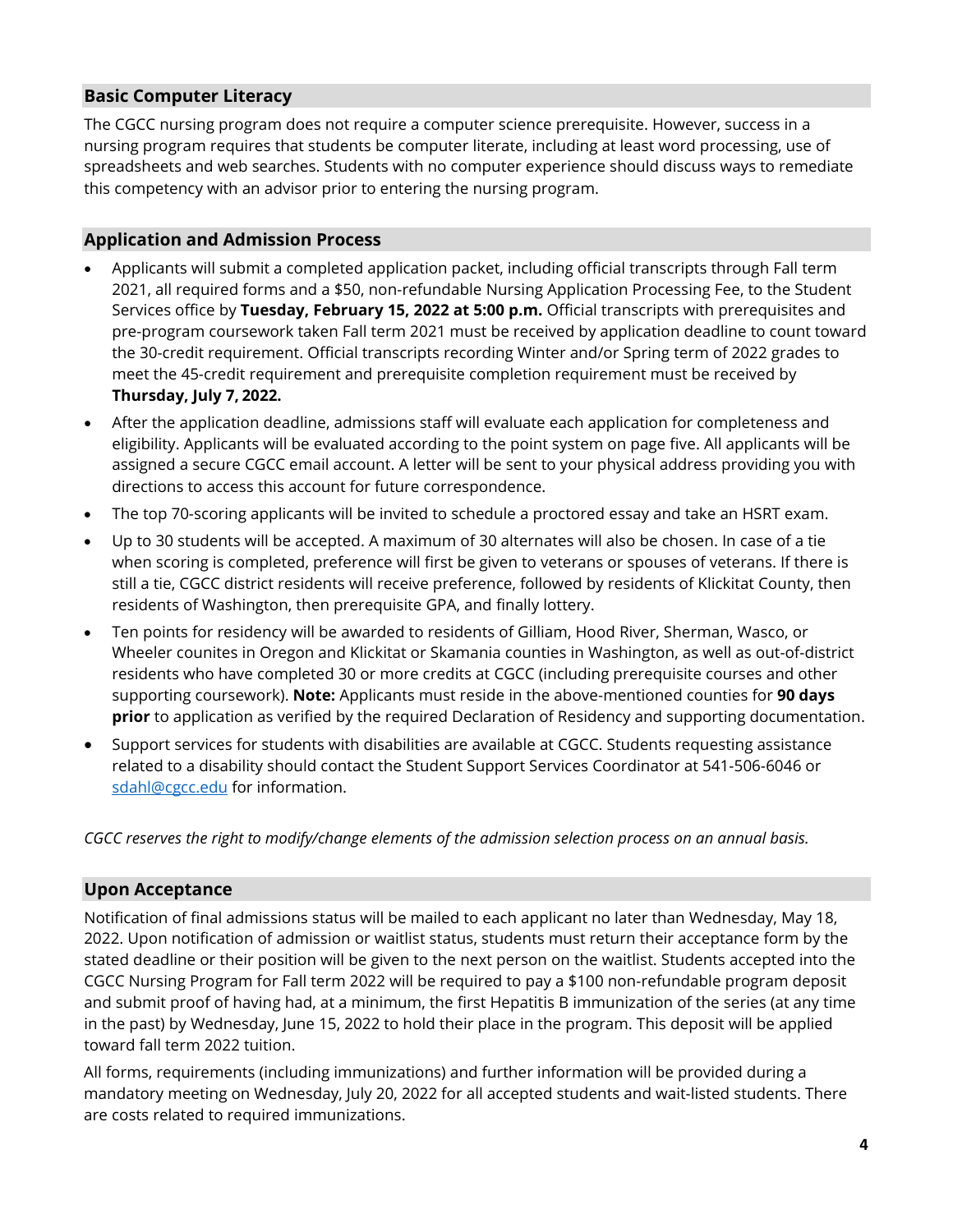#### **Admissions Point System**

The following points are awarded in the application process for the nursing program. It is strongly advised that students preparing for application complete as many of the supporting courses as possible. This will benefit applicants in two ways: it will allow students to receive points in the application process for the completed courses and reduces the amount of credits taken each term while in the program. For repeated courses, the most recent grade will be used. Eligible applicants will be assessed according to the following point system:

| <b>Type of Points</b>                                                                                                                                                                                                                               | <b>Maximum</b><br><b>Points</b> |
|-----------------------------------------------------------------------------------------------------------------------------------------------------------------------------------------------------------------------------------------------------|---------------------------------|
| Prerequisite GPA: calculated based on the grades earned among the credits of<br>prerequisites (minimum of 30)                                                                                                                                       | 25                              |
| $3.67 - 4.0 = 25$ points                                                                                                                                                                                                                            |                                 |
| $3.33 - 3.66 = 23$ points                                                                                                                                                                                                                           |                                 |
| $3.20 - 3.32 = 20$ points                                                                                                                                                                                                                           |                                 |
| $3.15 - 3.19 = 17$ points                                                                                                                                                                                                                           |                                 |
| $3.00 - 3.14 = 15$ points                                                                                                                                                                                                                           |                                 |
| Completion of A&P series (BI 231, 232 and 233):                                                                                                                                                                                                     | 2                               |
| Complete the full sequence by the end of Fall term = 2 points                                                                                                                                                                                       |                                 |
| Complete two quarters of the sequence by the end of Fall term = 1 point                                                                                                                                                                             |                                 |
| <b>Prior Degree:</b>                                                                                                                                                                                                                                | 1                               |
| 2-year degree or higher from regionally-accredited college                                                                                                                                                                                          |                                 |
| <b>Completion of all prerequisite credits:</b>                                                                                                                                                                                                      | 1                               |
| Complete all prerequisite/pre-program credits by end of Fall term = 2 points                                                                                                                                                                        |                                 |
| Complete 37 but less than all credits by the end of Fall term = 1 point                                                                                                                                                                             |                                 |
| <b>Completion of MP 111</b>                                                                                                                                                                                                                         | 3                               |
| <b>Completion of WR 227</b>                                                                                                                                                                                                                         | 2                               |
| <b>Residency within service district</b>                                                                                                                                                                                                            | 10                              |
| Veteran of US military services with honorable discharge:                                                                                                                                                                                           | 5                               |
| DD214 Member 4 copy required                                                                                                                                                                                                                        |                                 |
| C.N.A or LPN or EMT current unencumbered license: Submission of copy of license or<br>printout from state licensing agency showing unencumbered license is required.<br>C.N.A or LPN = $10$ points<br>Certified Medical Assistant or EMT = 5 points | 10                              |
| Other medical experience (could be a letter from provider/employer/agency) = 2 points                                                                                                                                                               |                                 |
| <b>Proctored Essay</b>                                                                                                                                                                                                                              | 35                              |
| Proctored HSRT Exam (\$25 fee)                                                                                                                                                                                                                      | 5                               |
| <b>Total Points</b>                                                                                                                                                                                                                                 | 100                             |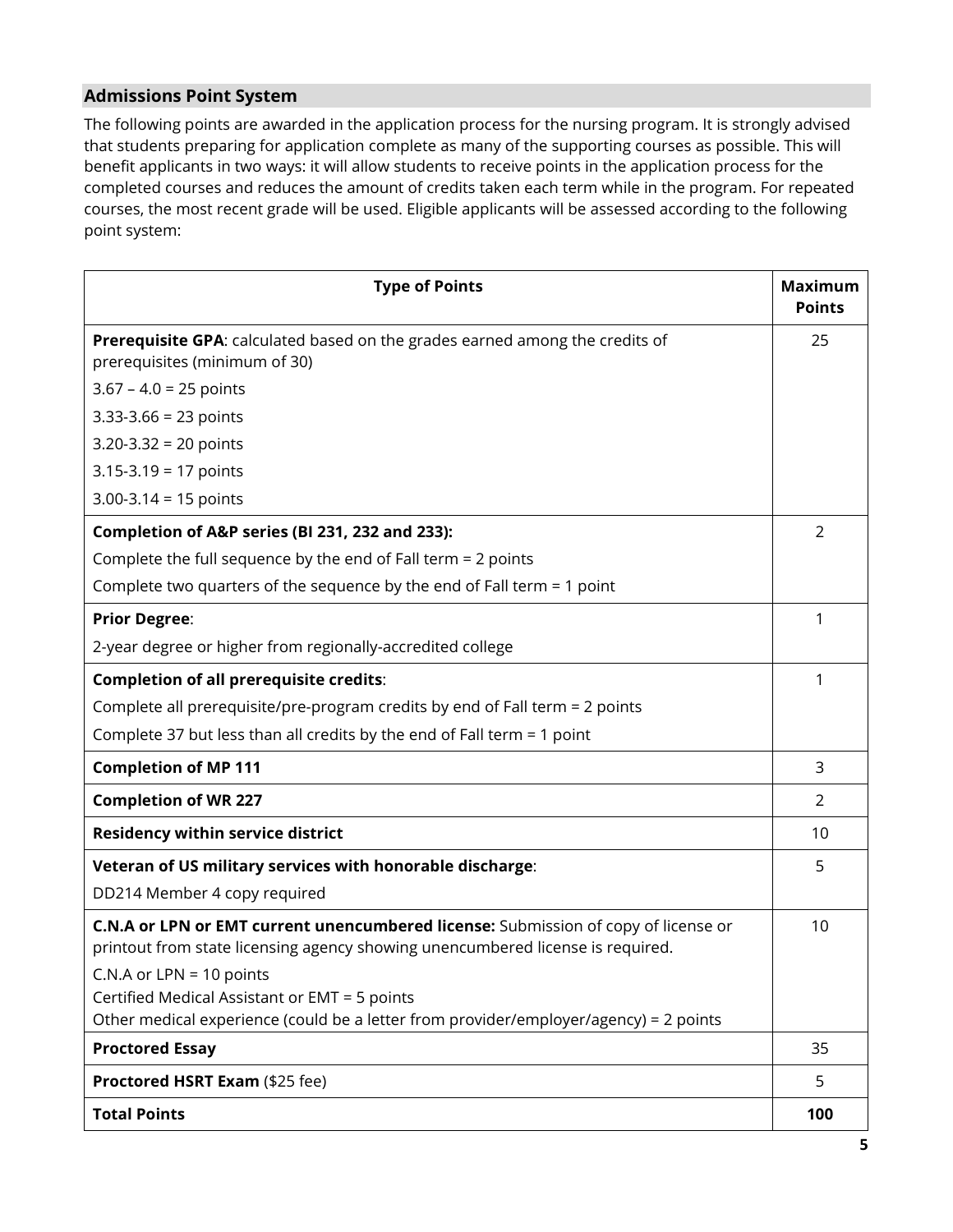#### **Nursing Program Curriculum**

Year One**:**

| <b>Fall Term:</b>                                                                                                                                                   |                                                                |
|---------------------------------------------------------------------------------------------------------------------------------------------------------------------|----------------------------------------------------------------|
| NRS 110: Foundations of Nursing: Health Promotion<br>NRS 232: Pathophysiological Processes I                                                                        | 9 credits<br>3 credits<br>12 credits                           |
| <b>Winter Term:</b>                                                                                                                                                 |                                                                |
| NRS 111: Foundations of Nursing in Chronic Illness I<br>NRS 230: Clinical Pharmacology I<br>NRS 233: Pathophysiological II<br><b>General Education Elective</b>     | 6 credits<br>3 credits<br>3 credits<br>4 credits<br>16 credits |
| <b>Spring Term:</b>                                                                                                                                                 |                                                                |
| NRS 112: Foundations of Nursing in Acute Care I<br>NRS 231: Clinical Pharmacology II<br>WR 277: Technical/Professional Writing<br><b>General Education Elective</b> | 6 credits<br>3 credits<br>4 credits<br>4 credits<br>17 credits |
| Year Two:                                                                                                                                                           |                                                                |
| <b>Fall Term:</b>                                                                                                                                                   |                                                                |
| NRS 221: Nursing in Chronic Illness II & End of Life Care<br>Nursing Program Elective (any general education course)<br><b>General Education Elective</b>           | 9 credits<br>3 credits<br>4 credits<br>16 credits              |
| <b>Winter Term:</b>                                                                                                                                                 |                                                                |
| NRS 222: Nursing in Acute Care II & End of Life Care<br>Nursing Program Elective (any general education course)<br><b>General Education Elective</b>                | 9 credits<br>3 credits<br>4 credits<br>16 credits              |

| <b>Spring Term:</b>                                     |            |
|---------------------------------------------------------|------------|
| NRS 224: Integrative Practicum                          | 9 credits  |
| Nursing Program Elective (any general education course) | 4 credits  |
|                                                         | 13 credits |

**General Education Electives**: Students must earn a minimum of 16 credits of approved General Education. The 16 credits must include at least one course with a minimum of three credits from each of the following three disciplines: Arts & Letters, Social Sciences, and Science.

**Notice**: The above sequence of courses may be adjusted. Students accepted into the Nursing Program will be notified of any changes to course sequencing in the CGCC 2022-23 Catalog.

**Notice**: Clinicals may be held in the following sites or locations: The Dalles, Hood River, Goldendale, White Salmon and CGCC Rural Clinical Simulation Center. Students are responsible for transportation.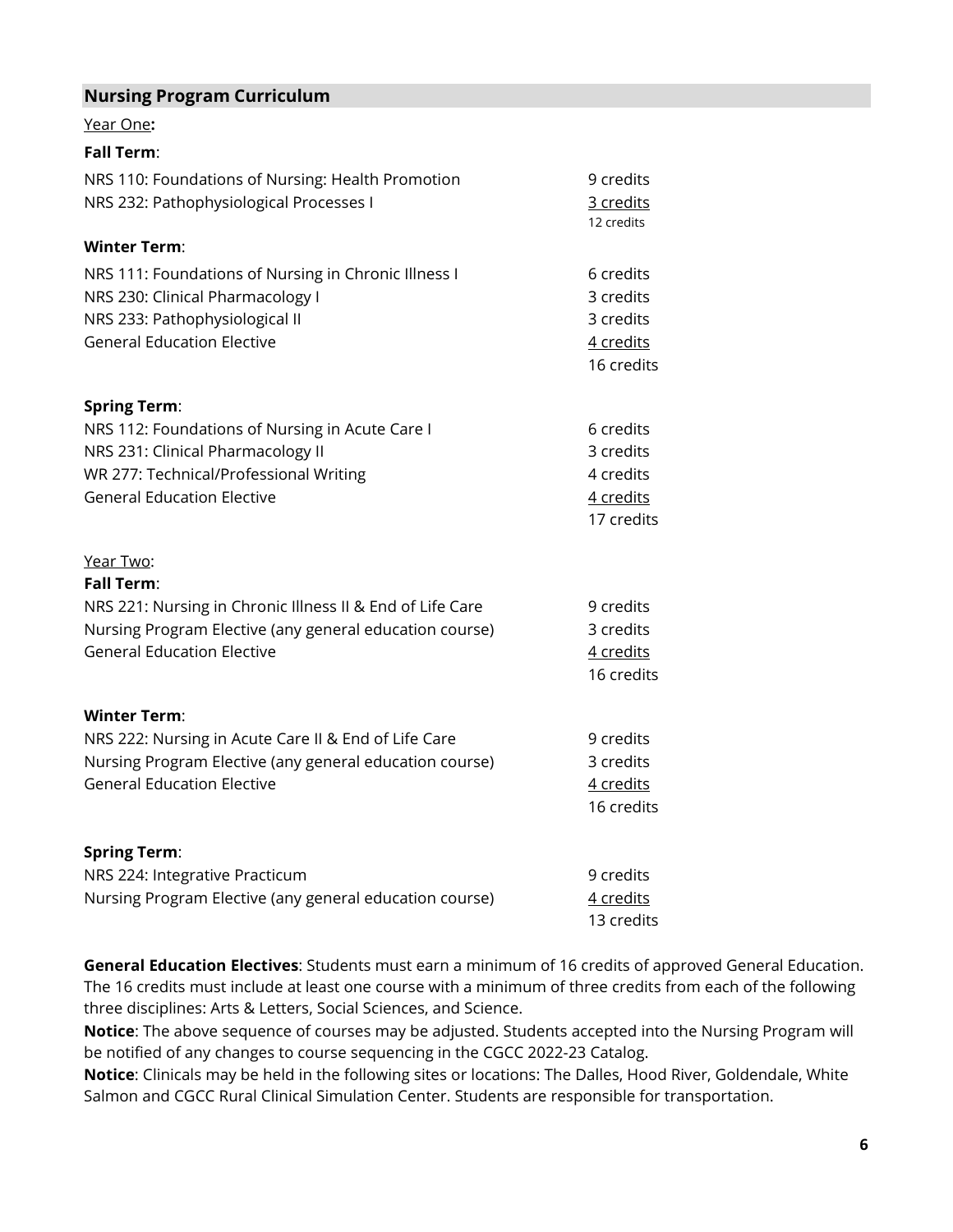#### **Estimated Cost of Nursing Program**

| <b>Combined First- and Second-Year Costs:</b>                | \$21.452  |
|--------------------------------------------------------------|-----------|
| <b>Total Second-Year Costs</b>                               | \$9,407   |
| Program Fees                                                 | \$3,261   |
| <b>Textbooks</b>                                             | 206<br>\$ |
| Tuition and Service Fees for 18 additional required credits* | \$2,376   |
| Tuition and Service Fees (27 credits)                        | \$3,564   |
| Year Two:                                                    |           |
| <b>Total First-Year Costs</b>                                | \$12,045  |
| Uniform (2 sets of pants and tops) and Lab Coat              | \$180     |
| Stethoscope (\$55, \$79, \$99 or \$150) & Student Supplies   | 150<br>\$ |
| Back Check & Drug Screen (required prior to Fall term start) | 101<br>\$ |
| Program Fees                                                 | \$3,734   |
| <b>Textbooks</b>                                             | \$1,412   |
| Tuition and Service Fees for 16 additional required credits* | \$2,112   |
| Tuition and Service Fees (33 credits)                        | \$4,356   |
| Year One                                                     |           |

**Miscellaneous Costs:** Watch with ability to count seconds, shoes (no open heels or exposed toes), immunization status verification, etc. Detailed information to be provided at mandatory meeting in July.

*\*See Nursing Curriculum above for information on additional required costs.* 

#### **Financial Aid and Scholarship Information**

Financial aid assistance is available by contacting the Financial Aid office at [financialaid@cgcc.edu](mailto:financialaid@cgcc.edu) or 541-506-6021. Tuition Scholarships specifically for nursing students are offered by the Columbia Gorge Community College Foundation. Applications are available online at [www.cgcc.edu/financial](http://www.cgcc.edu/financial-aid/scholarships)[aid/scholarships.](http://www.cgcc.edu/financial-aid/scholarships)

#### **Accreditation Statement**

CGCC is accredited by the Northwest Commission on Colleges and Universities (NWCCU). Accreditation on an institution of higher education by the NWCCU indicates that it meets or exceeds criteria for the assessment of institutional quality evaluated through a peer-review process.

Accreditation by the NWCCU is not partial, but applies to the institution as a whole. As such, it is not a guarantee of every course or program offered, or the competence of individual graduates. Rather, it provides reasonable assurance about the quality of opportunities available to students who attend the institution. Inquiries regarding an institution's accreditation status by the NWCCU should be directed to administrative staff of the institution. Individuals may also contact:

Northwest Commission on Colleges and Universities 8060 165th Avenue N.E. Suite 100 Redmond, WA 98502 (425) 558 – 4224 [www.nwccu.org](http://www.nwccu.org/)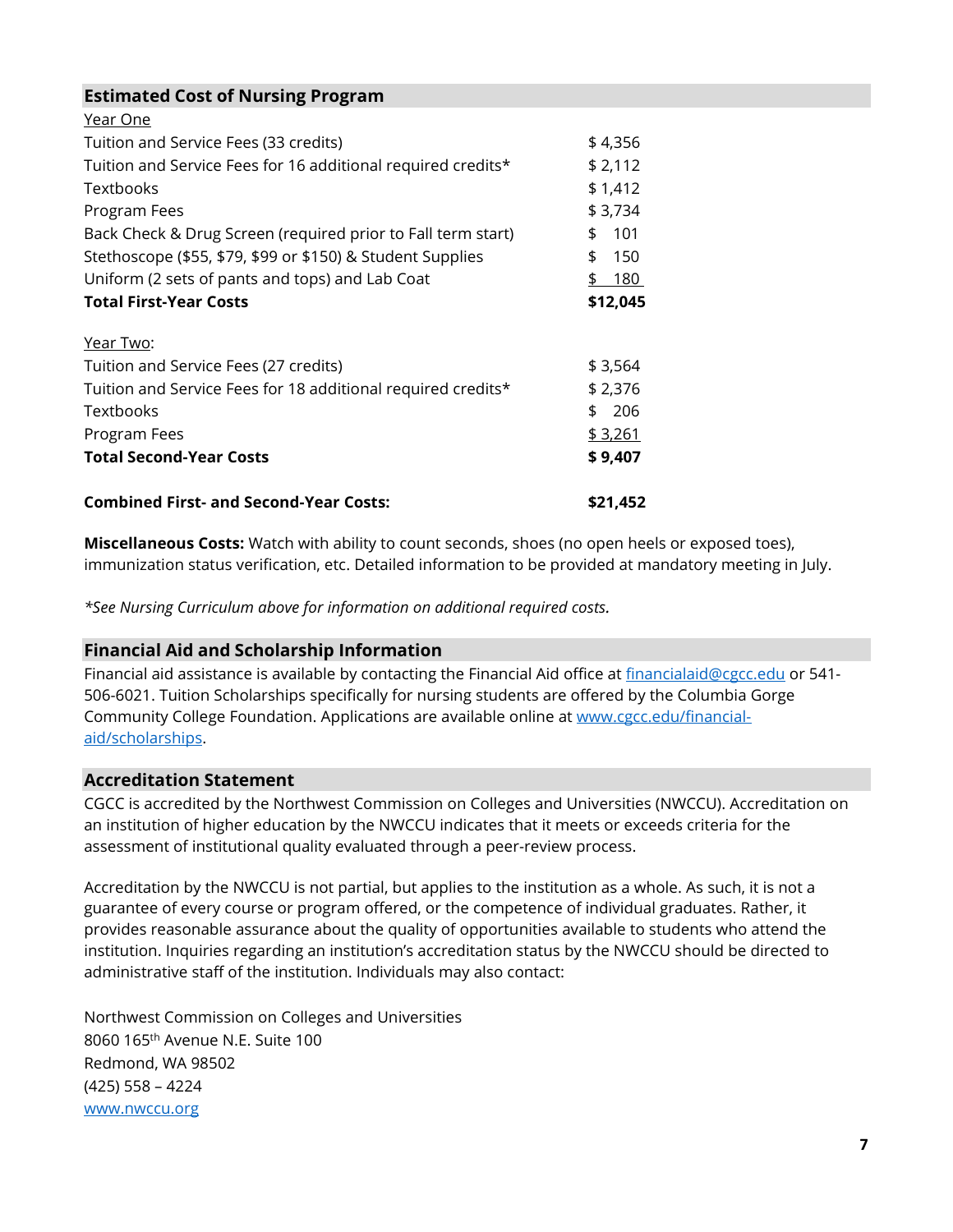#### **Equal Opportunity and Nondiscrimination**

CGCC is an equal-opportunity educator and employer. It is the policy of CGCC and its Board of Education that there will be no discrimination or harassment on the grounds of race, color, sex, marital status, national origin, religion, age, disability, veteran status, sexual orientation, and any other status protected by the applicable local, state, or federal law in any education programs, activities, or employment. Persons having questions about equal opportunity and nondiscrimination should contact the following:

#### **Mailing Address for All Equal Opportunity Contacts**:

Columbia Gorge Community College ATTN: (fill in appropriate name from below) 400 East Scenic Drive The Dalles, OR 97058

#### **Employment:**

Courtney Judah, Executive Director of Institutional Effectiveness Office: Rm 2.139 Phone: 541-506-6151

#### **Civil Rights; Student Programs, Activities and Services:**

Michael Espinoza, Vice President of Student Services Office: Rm 3.223 Phone: 541-506-6010

#### **Education Programs; Title II Coordinator:**

Jarett Gilbert, Vice President of Instructional Services Office: Rm 3.325 Phone: 541-506-6030

#### **Title IX Coordinator:**

Mike Taphouse, Dean of Students Office: Rm 3.224 Phone: 541-506-6026

#### **Section 504 Coordinator:**

Shayna Dahl, Student Support Service Coordinator Office: Rm 3.227 Phone: 541-506-6046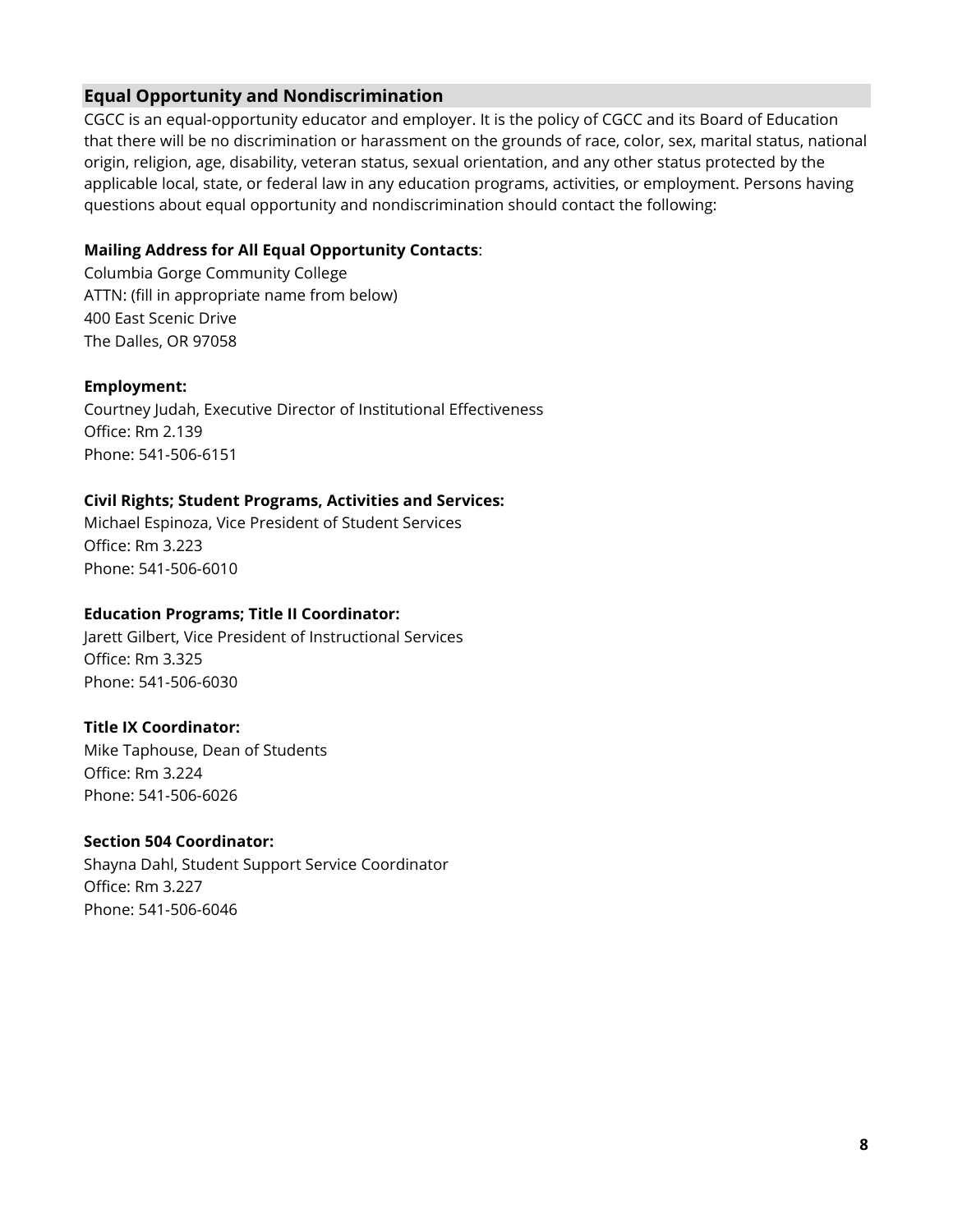

# **Nursing Program Application Checklist**

Applications must be submitted **no later than 5:00 p.m. on Tuesday, February 15, 2022. Partially completed packets will not be accepted.** Each year is a new process. All required documents must be submitted with the exception of official transcripts already on file. Use this checklist to indicate you have completed all the requirements for consideration into the Nursing Program.

A complete Nursing Program Application Packet consists of the following items (**those that are applicable**):

- □ CGCC Admissions Form for NEW CGCC students. Must be completed online at [www.cgcc.edu/admissions.](http://www.cgcc.edu/admissions)
- ☐ Nursing Program Application Checklist
- ☐ Nursing Program Application
- ☐ Nursing Program Course Planning Sheet
- ☐ Declaration of Residency and supporting evidence for residents of Gilliam, Hood River, Sherman, Wasco, or Wheeler counties in Oregon and Klickitat or Skamania counties in Washington.
- ☐ Documentation of a current CNA, LPN, or EMT unencumbered license or other medical expertise
- $\Box$  Documentation of veteran status or spouse of veteran (DD214 Member 4 copy)
- ☐ ACCUPLACER or ALEKS test scores: If you took MTH 95 prior to Winter term 2015 you must take the ACCUPLACER or ALEKS placement test and place into MTH 111. Test scores (and course recommendations for ALEKS scores) must be submitted with application.
- □ **Official**, unopened transcripts from all accredited colleges or universities that contain courses required by the nursing program must be on file at CGCC by the application deadline. Transcripts can be mailed to CGCC prior to the deadline or can be included with your application. If you are a student and have taken classes at Portland Community College (PCC) prior to Fall term of 2013, you must request an official transcript from PCC. **An official transcript from CGCC is not required if you indicate CGCC on the application form as one of the colleges you attended. A transcript for classes taken at CGCC will be produced by Student Services and placed in your application packet.**
- ☐ \$50, non-refundable application fee.

*I certify that I have read and fully understand the 2022-23 CGCC Nursing Program Admissions Packet.* 

Printed Name **Signature Signature Signature Signature Date Date**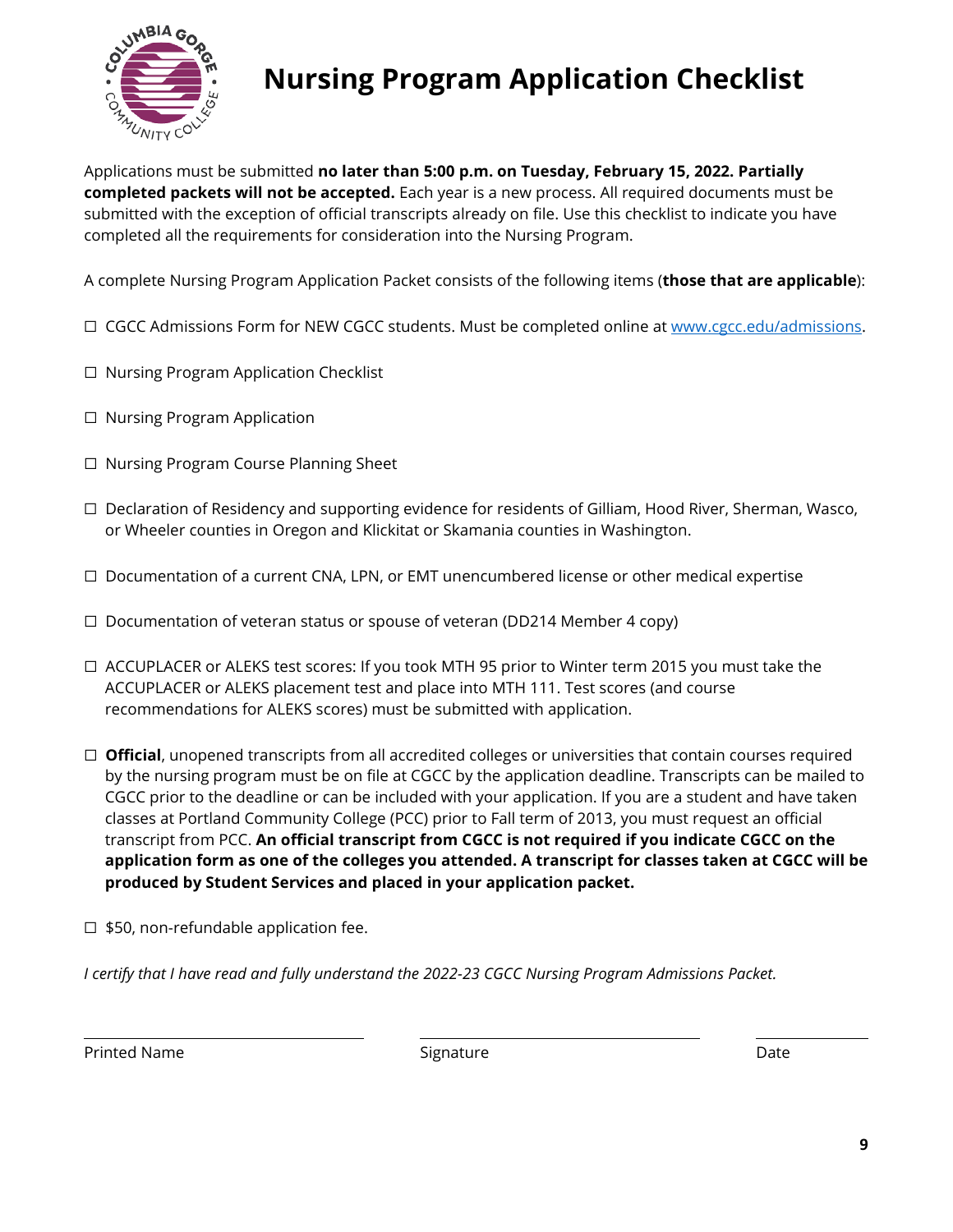

# **2022-23 Nursing Program Application**

|                                                                                                                           |                                                               |                                                                                                                                                                                                                 |             | $CGCC$ $ID#$ $\qquad \qquad$      |
|---------------------------------------------------------------------------------------------------------------------------|---------------------------------------------------------------|-----------------------------------------------------------------------------------------------------------------------------------------------------------------------------------------------------------------|-------------|-----------------------------------|
| Last                                                                                                                      | First                                                         | MI                                                                                                                                                                                                              |             |                                   |
|                                                                                                                           |                                                               |                                                                                                                                                                                                                 |             |                                   |
| Mailing Address: __________________                                                                                       |                                                               |                                                                                                                                                                                                                 |             |                                   |
|                                                                                                                           | Address                                                       | City                                                                                                                                                                                                            | State       | Zip                               |
|                                                                                                                           |                                                               |                                                                                                                                                                                                                 |             |                                   |
|                                                                                                                           | <b>Address</b>                                                | City                                                                                                                                                                                                            | State       | Zip                               |
|                                                                                                                           |                                                               |                                                                                                                                                                                                                 |             |                                   |
|                                                                                                                           |                                                               |                                                                                                                                                                                                                 |             |                                   |
| Are you a veteran or a spouse of a veteran? If yes, submit proof of status with application. $\square$ Yes $\square$ No   |                                                               |                                                                                                                                                                                                                 |             |                                   |
|                                                                                                                           |                                                               |                                                                                                                                                                                                                 |             |                                   |
|                                                                                                                           | High School Name                                              |                                                                                                                                                                                                                 | City, State | Year Graduated                    |
| <b>Colleges or Universities Attended:</b>                                                                                 |                                                               |                                                                                                                                                                                                                 |             |                                   |
| <b>Name of School</b>                                                                                                     | <b>Degree</b>                                                 | <b>Credits Completed</b>                                                                                                                                                                                        |             | <b>Enrolled Winter 2022</b>       |
|                                                                                                                           |                                                               |                                                                                                                                                                                                                 |             |                                   |
|                                                                                                                           |                                                               |                                                                                                                                                                                                                 |             |                                   |
|                                                                                                                           |                                                               |                                                                                                                                                                                                                 |             |                                   |
| \$50 non-refundable application fee may be paid using the following methods:<br>$\bullet$<br>below<br>$\bullet$<br>Campus | Credit or debit card - please provide card information below. | Check or money order (made out to CGCC) mailed with application to The Dalles Campus mailing address<br>Check or money order (made out to CGCC) delivered with application to Building 3 drop box on The Dalles |             |                                   |
| For credit/debit card payment, complete this portion (payment information removed once processed).                        |                                                               |                                                                                                                                                                                                                 |             |                                   |
| Card Type:<br>$\Box$ Visa                                                                                                 | $\Box$ Mastercard                                             | □ Discover                                                                                                                                                                                                      |             |                                   |
|                                                                                                                           |                                                               |                                                                                                                                                                                                                 |             |                                   |
|                                                                                                                           |                                                               |                                                                                                                                                                                                                 |             |                                   |
|                                                                                                                           |                                                               |                                                                                                                                                                                                                 |             | 3-Digit Security Code: __________ |

eris de l'anti-marial de l'anti-marial de l'anti-marial de l'anti-marial de l'anti-marial de l'anti-marial de l<br>Date: <u>Date: Date: Date: Date: Date: Date: Date: Date: Date: Date: Date: Date: Date: Date: Date: Date: Date: D</u>

#### **Columbia Gorge Community College Student Services • 400 East Scenic Drive • The Dalles, OR 97058**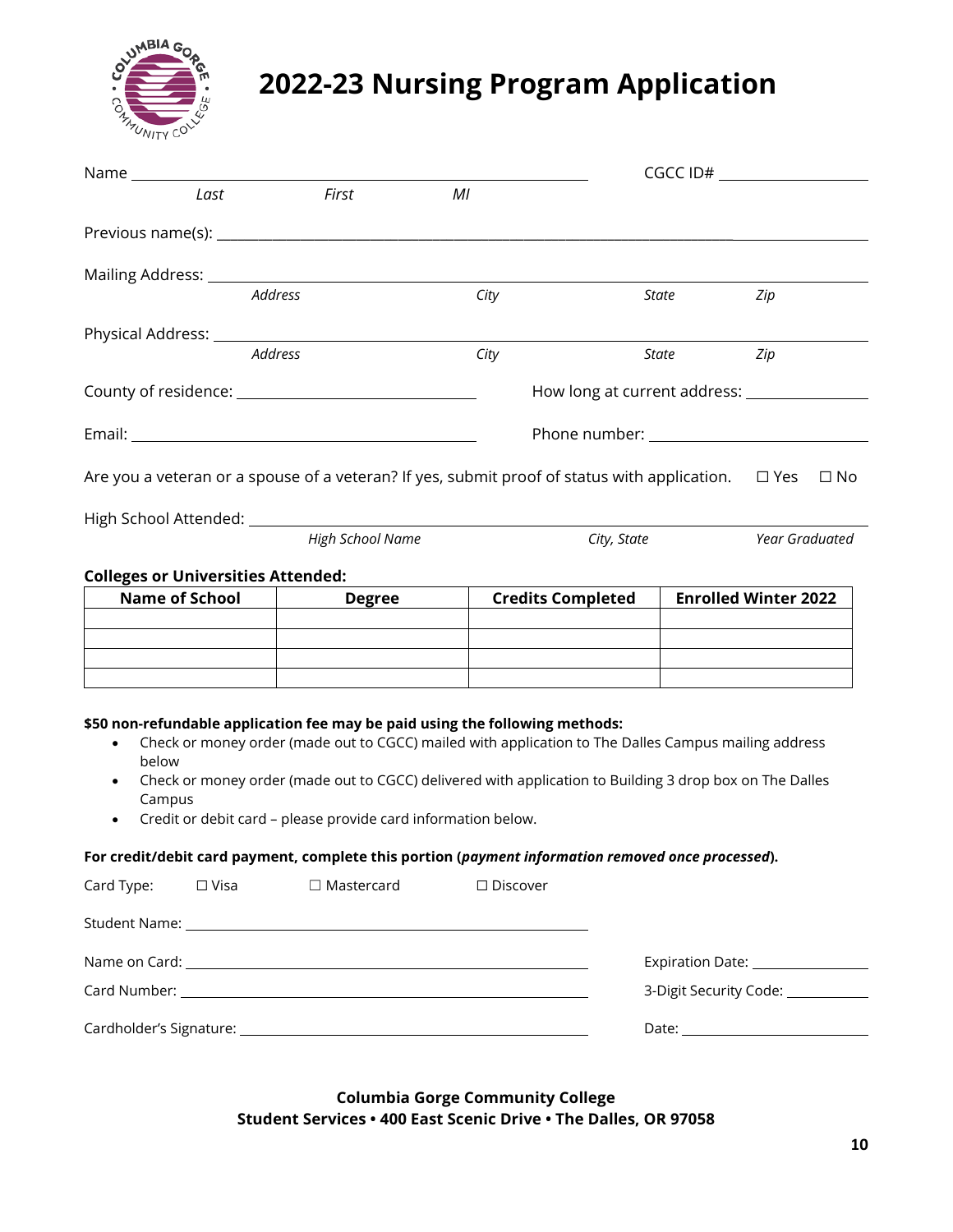### **CGCC Nursing Program Course Planning Sheet**

| Name: |  |
|-------|--|
|       |  |

Name: Student ID#:

| <b>Prerequisite/Pre-Program Courses</b>                                                                                  | <b>Courses Completed</b> |                    |                    |       |                |
|--------------------------------------------------------------------------------------------------------------------------|--------------------------|--------------------|--------------------|-------|----------------|
| <b>Sciences</b>                                                                                                          | College                  | Course             | Term/Year          | Grade | <b>Credits</b> |
| BI 231 Anatomy & Physiology I (within 7 years)                                                                           |                          |                    |                    |       |                |
| BI 232 Anatomy & Physiology II (within 7 years)                                                                          |                          |                    |                    |       |                |
| BI 233 Anatomy & Physiology III (within 7 years)                                                                         |                          |                    |                    |       |                |
| BI 234 Microbiology (within 7 years)                                                                                     |                          |                    |                    |       |                |
| BI 211 Principles of Biology                                                                                             |                          |                    |                    |       |                |
| Note: BI 211 is a prerequisite for BI231 & BI234 at                                                                      |                          |                    |                    |       |                |
| CGCC and contains required genetic component for                                                                         |                          |                    |                    |       |                |
| OHSU program                                                                                                             |                          |                    |                    |       |                |
| <b>INTERMEDIATE ALBEBRA: 0-5 credits</b>                                                                                 |                          | Course             | Term/Year          | Grade | <b>Credits</b> |
| MTH 95 or MTH 111 or higher (within 7 years)                                                                             |                          |                    |                    |       |                |
| <b>OR</b>                                                                                                                |                          |                    |                    |       |                |
| Placement test scores into MTH 111 or higher                                                                             |                          | Placement:         |                    |       |                |
| (within 2 years)                                                                                                         |                          |                    |                    |       |                |
| <b>ENGLISH COMPOSITION: 9-12 credits</b>                                                                                 |                          | Course             | Term/Year          | Grade | <b>Credits</b> |
| WR 121 English Composition                                                                                               |                          |                    |                    |       |                |
| WR 122 English Composition                                                                                               |                          |                    |                    |       |                |
| NUTRITION: 4 credits                                                                                                     |                          |                    |                    |       |                |
| FN 225 Nutrition                                                                                                         |                          |                    |                    |       |                |
| PSYCHOLOGY: 6-8 credits                                                                                                  |                          |                    |                    |       |                |
| PSY 201A General Psychology                                                                                              |                          |                    |                    |       |                |
| PSY 215 Human Development Psychology                                                                                     |                          |                    |                    |       |                |
| <b>COURSEWORK FOR POINTS ONLY-not included in GPA calculation</b>                                                        |                          |                    |                    |       |                |
| WR 227 Technical Writing                                                                                                 |                          |                    |                    |       |                |
| MP 111 Medical Terminology                                                                                               |                          |                    |                    |       |                |
| GENERAL EDUCATION: HUMANITIES, SOCIAL SCIENCE OR SCIENCE: 13 or more electives                                           |                          |                    |                    |       |                |
| Additional lower division collegiate credits may be needed to complete the 45 prerequisite credits. NOT included in pre- |                          |                    |                    |       |                |
| program GPA calculations. General education prerequisite electives must include at least 6 credits of social science.    |                          |                    |                    |       |                |
|                                                                                                                          |                          | <b>Course</b>      | Term/Year          | Grade | <b>Credits</b> |
| Social Science elective                                                                                                  |                          |                    |                    |       |                |
| Social Science elective (if needed to meet the 6                                                                         |                          |                    |                    |       |                |
| credits required)                                                                                                        |                          |                    |                    |       |                |
| Other electives: (Electives from arts, humanities,                                                                       |                          |                    |                    |       |                |
| social sciences, math, science, etc. if needed to                                                                        |                          |                    |                    |       |                |
| meet minimum 45 credits. (see list of                                                                                    |                          |                    |                    |       |                |
| recommended courses at cgcc.edu/nursing)                                                                                 |                          |                    |                    |       |                |
| Other prerequisite GE elective, if needed to                                                                             |                          |                    |                    |       |                |
| complete 45 credits                                                                                                      |                          |                    |                    |       |                |
| Other prerequisite GE elective, if needed to                                                                             |                          |                    |                    |       |                |
| complete 45 credits                                                                                                      |                          |                    |                    |       |                |
| A minimum of 30 of the 45 credits must be completed, including BI231 & MTH95 (both                                       |                          |                    |                    |       |                |
| within 7 years), by the end of fall term prior to the application deadline. For best point                               |                          |                    |                    |       |                |
| consideration, students should complete all 45 prerequisites by the end of fall term                                     |                          |                    | Total prerequisite |       |                |
| prior to the application deadline. See the Point Distribution Sheet on page 5 of this                                    |                          | credits completed: |                    |       |                |
| guide for more details.                                                                                                  |                          |                    |                    |       |                |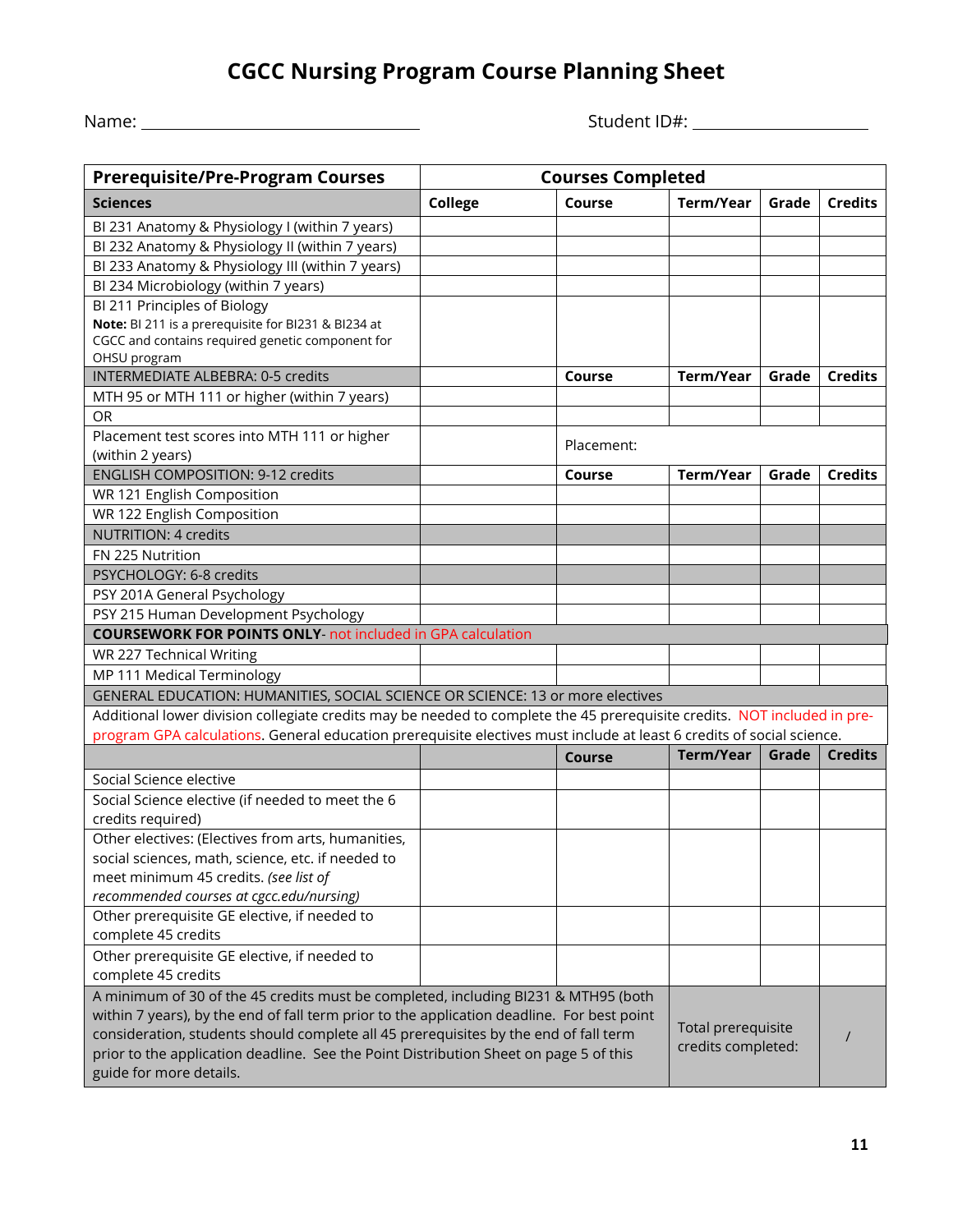### **CGCC Nursing Program Declaration of Residency Instructions**

For permanent residents of Oregon and Washington who live within the CGCC service area.

In order to establish residency preference, nursing program applicants must have maintained permanent residence in Oregon or Washington. A resident is defined as someone who lived or Oregon or Washington for **90 continuous days** immediately prior to the application date. Permanent residence is defined as the home a person intends to return to after any absence, and in which one's dependents reside for an unlimited period of time.

#### **Who:**

- Applicants who reside in Gilliam, Hood River, Sherman, Wasco, or Wheeler counties in Oregon and Klickitat or Skamania counties in Washington
- Out-of-district residents who have completed 30 credits or more at CGCC including prerequisites courses and other supporting coursework.

Complete the residency information below and provide documents from **Category 1 AND Category 2** to prove your residency status. ALL documents must be dated and must contain your name and permanent address establishing your permanent residence for three consecutive months prior to submission of the nursing application. The address on these documents must agree with the permanent address on your application form or the previous addresses you have listed below. If you have a PO Box and/or rent from parents or relatives, you must get the documentation notarized.

| <b>Category 1:</b><br>Pick one document type from the list below.<br>Provide three copies of the document – one for<br>each of the three months prior to the date you<br>apply.<br>Example: If you apply in February, you must<br>provide copies of the document for November,<br>December, and January. | <b>Category 2</b><br>One copy of any of the documents listed below<br>for a total of one document in this category. |
|----------------------------------------------------------------------------------------------------------------------------------------------------------------------------------------------------------------------------------------------------------------------------------------------------------|---------------------------------------------------------------------------------------------------------------------|
| Rent or mortgage receipts with your resident<br>address and date of occupancy (rental agreements<br>are not acceptable)                                                                                                                                                                                  | Oregon or Washington driver's license                                                                               |
| Utility statements (water, power, home phone, cell<br>phone) showing the resident address                                                                                                                                                                                                                | Oregon or Washington Vehicle Registration with<br>your resident address                                             |
| Local bank account statements showing resident<br>address                                                                                                                                                                                                                                                | Oregon or Washington Voter Registration                                                                             |
| Credit card statements showing resident address                                                                                                                                                                                                                                                          | Valid Oregon or Washington Hunting/Fishing license                                                                  |
| Documents proving you own Oregon or Washington<br>property and that this property is your primary<br>residence                                                                                                                                                                                           |                                                                                                                     |